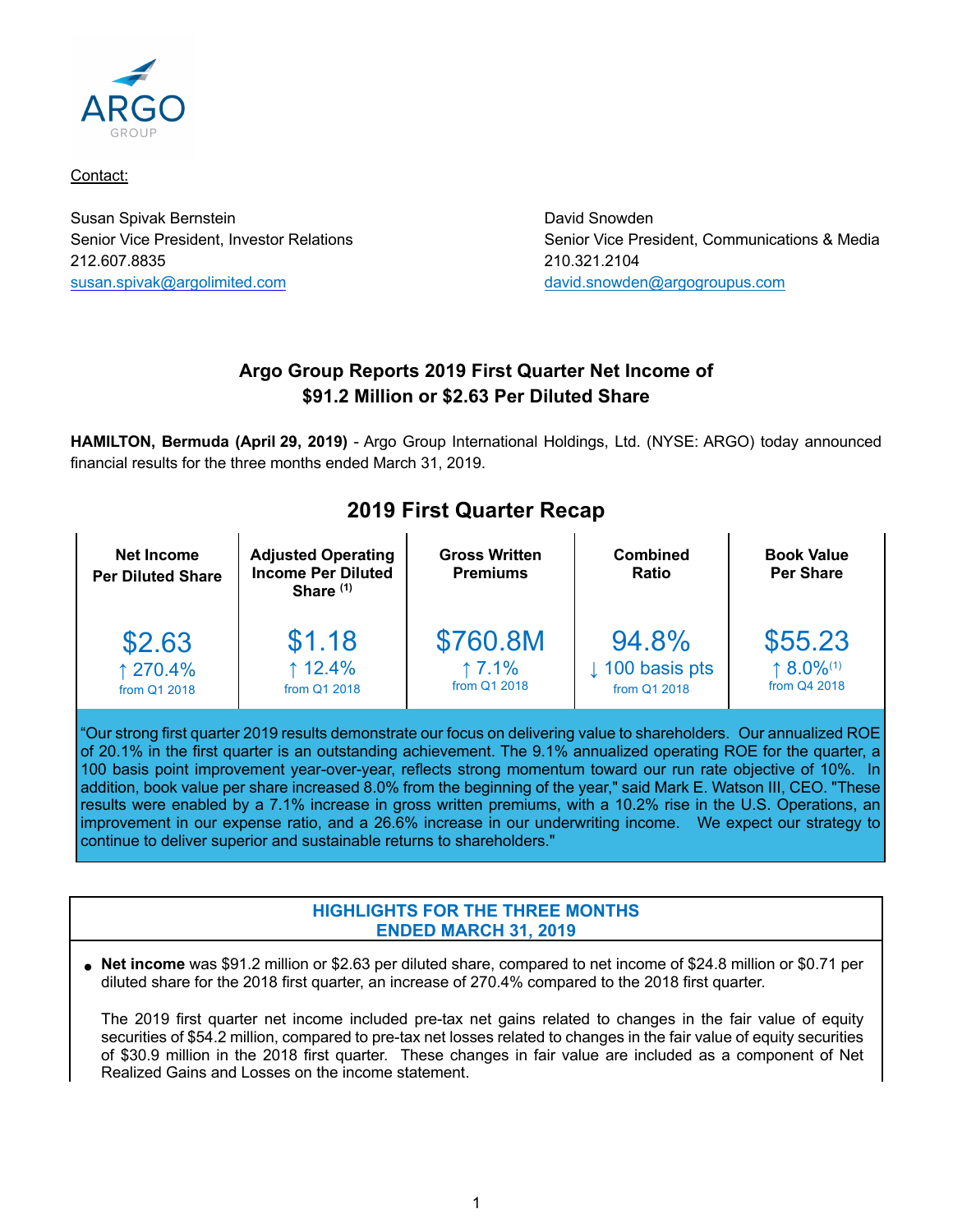● **Adjusted operating income(1)(2)** increased 12.6% to \$41.1 million or \$1.18 per diluted share, compared to adjusted operating income of \$36.5 million or \$1.05 per diluted share for the 2018 first quarter. **Underwriting income (1),** a component of adjusted operating income, increased 26.6% to \$21.9 million, compared to \$17.3 million in the 2018 first quarter.

As previously discussed, for purposes of calculating adjusted operating income, effective January 1, 2019, the company prospectively decreased its assumed effective tax rate to 15% from 20%. This change is in response to ongoing tax planning strategies implemented following the 2018 change in U.S. corporate tax rate from 35% to 21%.

- **Gross written premiums** grew 7.1% to \$760.8 million, compared to \$710.5 million for the 2018 first quarter. U.S. Operations grew 10.2% to \$410.7 million, compared to \$372.8 million for the 2018 first quarter. International Operations grew 3.7% to \$350.1 million, compared to \$337.7 million for the 2018 first quarter.
- **The combined ratio** was 94.8% compared to 95.8% for the 2018 first quarter. The loss and expense ratios for the 2019 first quarter were 56.6% and 38.2%, respectively, compared to 57.2% and 38.6%, respectively, for the 2018 first quarter. The current accident year, ex-CAT combined ratio was 94.1%, compared to 95.3% in the 2018 first quarter.
- **Catastrophe losses** were \$5.5 million, compared to \$4.3 million for the 2018 first quarter.
- **Net favorable prior-year reserve development** was \$2.5 million, compared to favorable prior-year development of \$2.0 million in the 2018 first quarter.
- **Net investment income** decreased 5.8% to \$33.9 million, compared to \$36.0 million in the 2018 first quarter.

Net investment income on the core portfolio increased 17.2% to \$32.0 million, compared to \$27.3 million in the 2018 first quarter. This increase was primarily due to an increase in the invested asset base and higher investment yields.

Alternative investments, which are reported on a lag, contributed \$1.9 million in the 2019 first quarter, compared to \$8.7 million in the 2018 first quarter, a decrease of 78.2%. This decline was primarily due to the volatility in the securities market during the 2018 fourth quarter.

- The quarterly cash dividend was increased by 15% to \$0.31 per share. Since 2010, cash dividends have increased by approximately 300%. The Company did not purchase any shares of its common stock during the 2019 first quarter.
- **Book value** per share increased 8.0%(1) to \$55.23 at March 31, 2019, compared to \$51.43 at December 31, 2018.

#### **Notes**

- All references to catastrophe losses are pre-tax.
- Point impacts on the combined ratio are calculated as the difference between the reported combined ratio and the combined ratio excluding incurred catastrophe losses and associated reinstatement and other catastropherelated premium adjustments.

(1) Refer to Non-GAAP Financial Measures below.

 $(2)$  For purposes of calculating Adjusted Operating Income, assumed tax rates of 15% and 20% were used for the three months ended March 31, 2019 and 2018, respectively.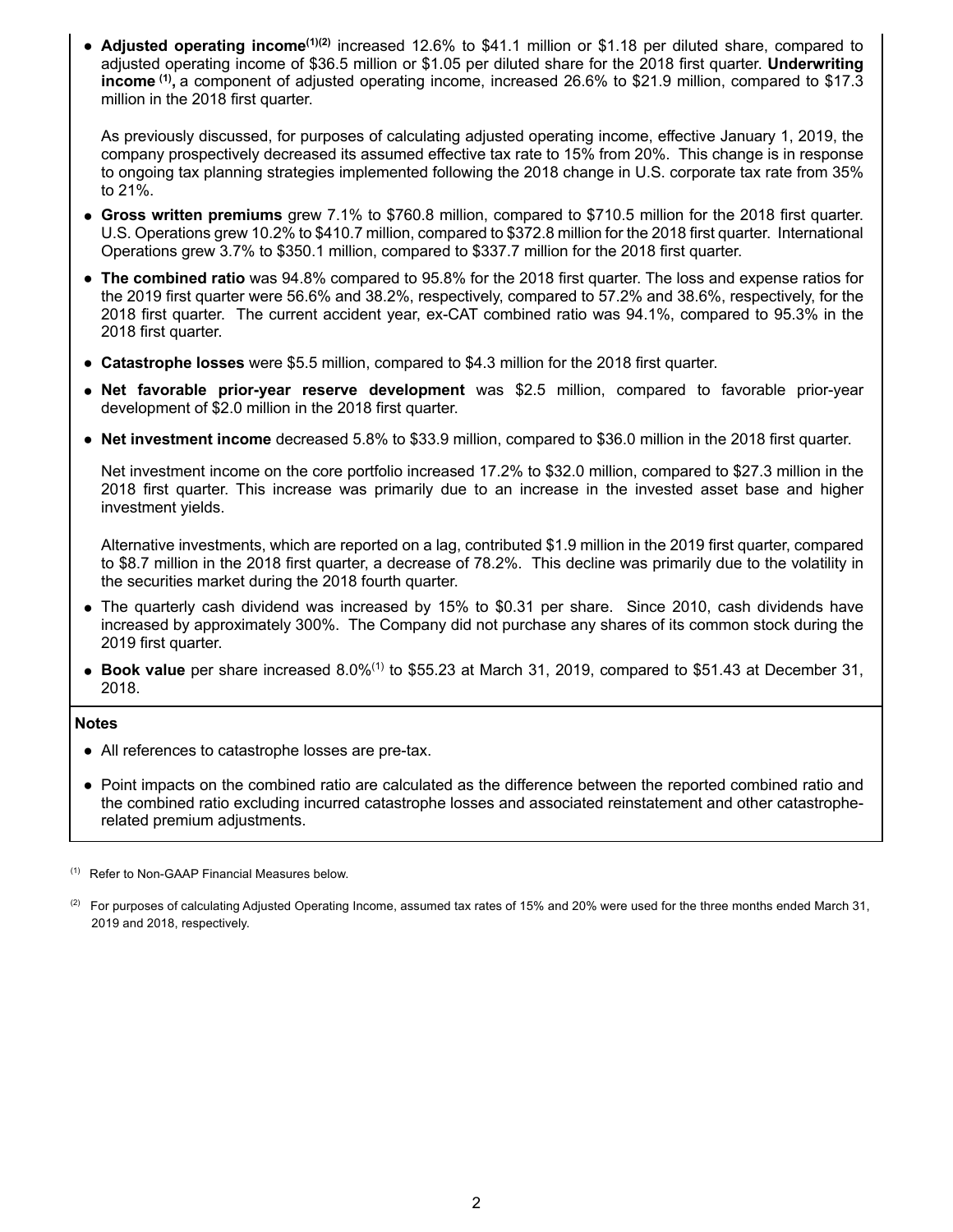### **U.S. Operations**

• Gross written premiums in the 2019 first quarter of \$410.7 million increased \$37.9 million or 10.2% compared to the 2018 first quarter. This growth was achieved in Property, Professional, and Specialty lines, while writings within Liability were consistent with amounts written in the 2018 first quarter. The overall increase in gross written premiums reflects the continued execution of strategic growth and digital initiatives, and a new fronted program within the Property lines, while still executing on appropriate risk selection and exposure management actions.

Net retained premiums (net written premiums as a percentage of gross written premiums) for the 2019 first quarter were 60.5% (consistent with the fourth quarter of 2018), compared to 66.8% for the 2018 first quarter. The overall current quarter decrease in the percent of net premiums retained was due in large part to an increase in ongoing strategic use of reinsurance programs, as part of overall risk management initiatives, and as it relates to Property, a new fronted program.

- Net earned premiums in the 2019 first quarter of \$273.8 million were up \$11.5 million or 4.4% from the 2018 first quarter, driven by the aforementioned growth in gross written premiums partially offset by the increased use of reinsurance. All major lines of business, with the exception of Property, reported growth in net earned premiums compared to the 2018 first quarter. The decline in Property related to the aforementioned increased use of reinsurance.
- The loss ratio for the 2019 first quarter was 56.5%, compared to 59.5% for the 2018 first quarter, an improvement of 3.0 points. The lower 2019 first quarter ratio is driven by a 1.8 point improvement in the current accident year ex-CAT loss ratio, an improvement of 1.1 points from an increase in favorable net prior-year reserve development, and an improvement of 0.1 points from decreased catastrophe-related losses.
- The current accident year ex-CAT loss ratio for the 2019 first quarter was 56.5%, compared to 58.3% for the 2018 first quarter. The 1.8 point improvement in the current accident year ex-CAT loss ratio was driven in large part by both increased rates in most lines of business and improved business mix trends. In addition, the 2018 first quarter included a number of discrete non-CAT, weather-related property losses.
- Net favorable prior-year reserve development for the 2019 first quarter was \$4.0 million, compared to \$1.0 million in the 2018 first quarter. The current quarter favorable development related primarily to Liability and Specialty lines, partially offset by unfavorable development in Professional lines.
- Catastrophe losses for the 2019 first quarter were \$4.0 million compared to catastrophe losses of \$4.3 million in the 2018 first quarter.
- The expense ratio for the 2019 first quarter was 34.4%, which is consistent with the 2018 first quarter (which was also 34.4%). The 2019 first quarter reflected lower acquisition costs associated with increased ceding commissions that were offset by continued strategic investments in people and technology, including digital initiatives in support of the aforementioned 10.2% gross written premium growth.
- Underwriting income for the 2019 first quarter increased 55.0% to \$24.8 million, compared to \$16.0 million for the 2018 first quarter. The \$8.8 million increase in underwriting income is primarily related to an improvement in the current accident year ex-CAT loss ratio, an increase in favorable net-prior year reserve development, lower catastrophe losses, and an increase in underwriting income related to the growth in net earned premiums.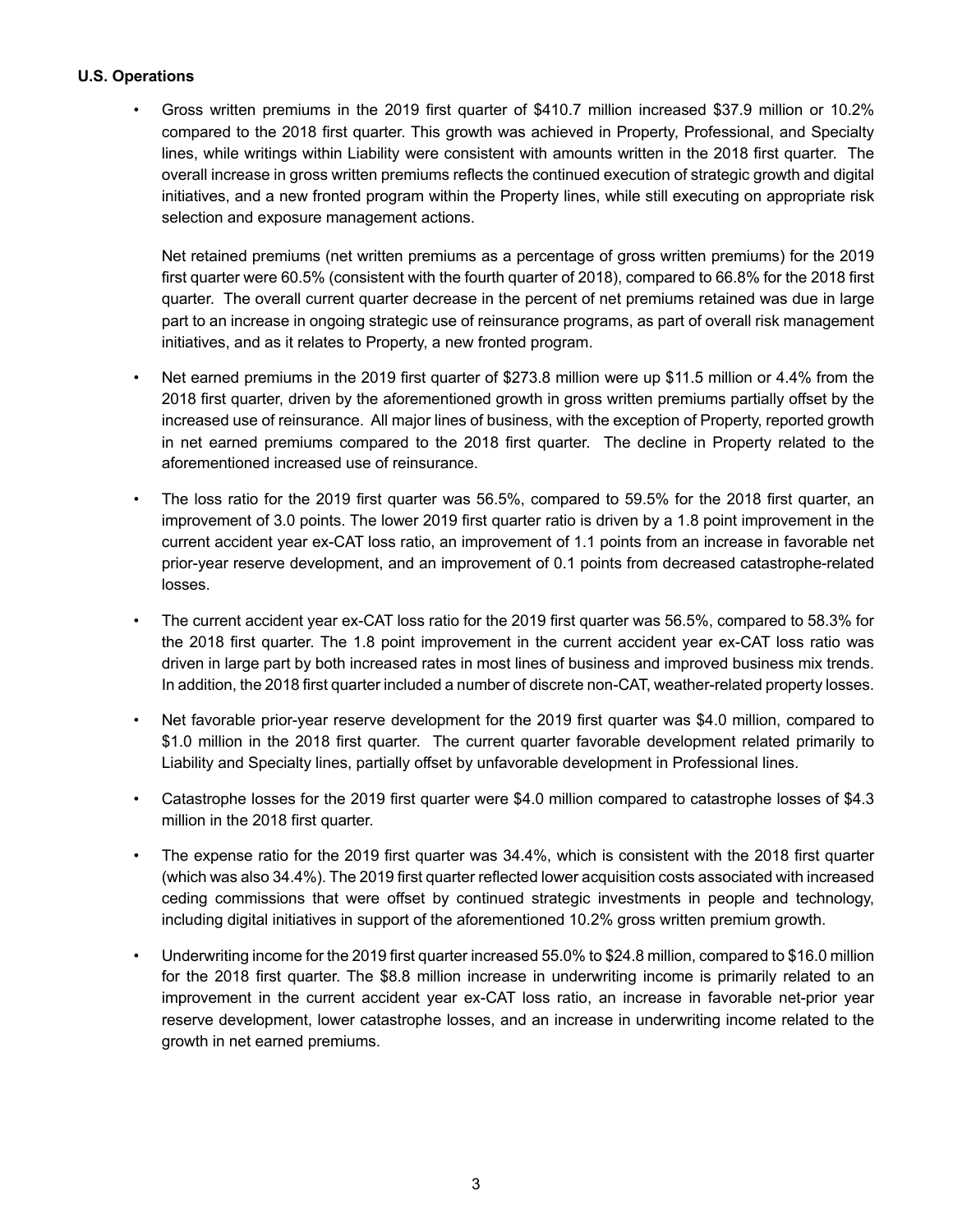#### **International Operations**

• Gross written premiums in the 2019 first quarter of \$350.1 million increased \$12.4 million or 3.7%, compared to the 2018 first quarter. This growth was due primarily to Professional and Specialty lines, as Property and Liability lines approximate the 2018 first quarter writings. Geographically, the growth was primarily due to Bermuda (insurance) and Europe. Bermuda, which represented 58.8% of the overall increase, reported growth as a result of an increase in new business and favorable rate changes. Europe, which represented 41.1% of the overall increase, reported growth following the acquisition of Ariscom in the 2018 first quarter.

Net retained premiums (net written premiums as a percentage of gross written premiums) for the 2019 first quarter were 32.1%, compared to 35.0% for the 2018 first quarter. The current quarter decrease in the percent of net premiums retained was due in large part to an increase in ongoing strategic use of reinsurance programs and an increased use of third-party capital, most notably within Property Reinsurance lines. As a result, net written premiums for Property lines in the first quarter of 2019 decreased by \$22.3 million or 72.6%, compared to the 2018 first quarter. This decline was largely offset by growth in Specialty, Professional, and Liability lines.

- Consistent with net written premiums, net earned premiums in the 2019 first quarter of \$146.7 million decreased \$5.7 million or 3.7% from the 2018 first quarter. As noted above, all major lines of business, with the exception of Property, reported growth in net earned premiums compared to the 2018 first quarter. The decline in Property related to the aforementioned increased use of reinsurance and third party capital.
- The loss ratio for the 2019 first quarter was 56.2%, compared to 52.0% for the 2018 first quarter. The increase in the loss ratio was due to 2.3 points resulting from \$0.8 million of net unfavorable prior-year reserve development in 2019 compared to net favorable prior-year reserves development of \$2.8 million in the 2018 first quarter, 1.1 points related to 2019 first quarter catastrophe losses of \$1.5 million, and 0.8 points from an increase in the current accident year ex-CAT loss ratio.
- The current accident year ex-CAT loss ratio for the 2019 first quarter was 54.6%, compared to 53.8% for the 2018 first quarter. The increase in the loss ratio was driven by increased ceded reinstatement premiums paid (which reduced net earned premiums) in the 2019 first quarter as a result of higher ceded loss recoveries on prior-year catastrophe events.
- Net unfavorable prior-year reserve development for the 2019 first quarter was \$0.8 million, compared to net favorable prior-year reserve development of \$2.8 million in the 2018 first quarter. The 2019 first quarter net unfavorable prior-year reserve development was driven by Liability lines largely offset by favorable development on Property losses related to various prior-year catastrophe events.
- Catastrophe losses incurred for the 2019 first quarter were \$1.5 million. There were no catastrophe losses incurred in the 2018 first quarter.
- The expense ratio for the 2019 first quarter was 37.5%, down modestly from 37.6% for the 2018 first quarter. The decrease in the expense ratio related to a decline in personnel and other operating costs, partially offset by an increase in the acquisition ratio.
- Underwriting income for the 2019 first quarter was \$9.2 million, compared to \$15.8 million for the 2018 first quarter. The \$6.6 million decline in underwriting results was due primarily to the decline in net earned premiums, as a result of increased reinsurance and use of third-party capital, the quarter over quarter increase in catastrophe-related losses of \$1.5 million, and the unfavorable change in net prior-year reserve development of \$3.6 million.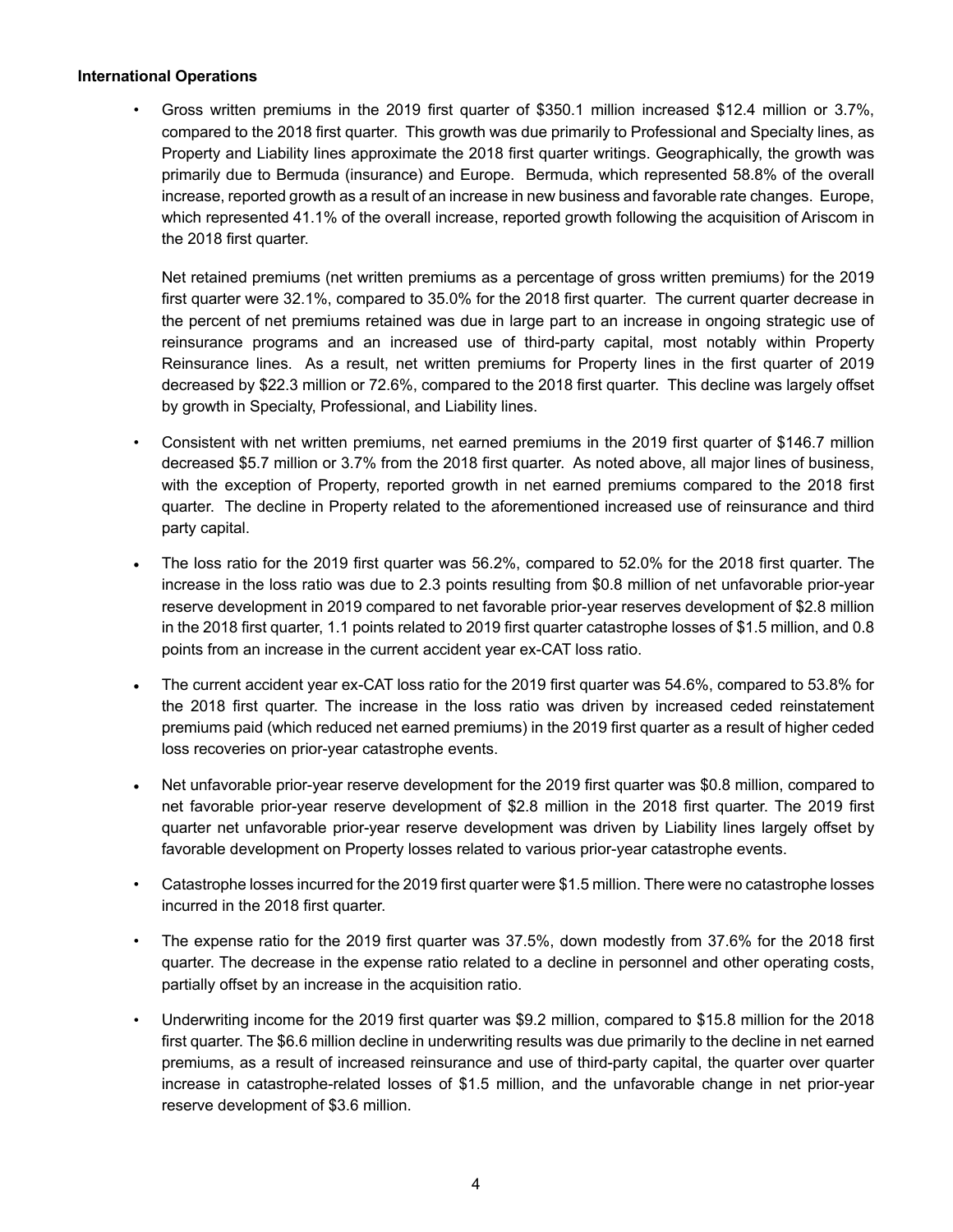#### **CONFERENCE CALL**

Argo Group management will conduct an investor conference call starting at 5:15 p.m. EDT on Monday, April 29, 2019. A live webcast of the conference call can be accessed by https://services.choruscall.com/ccforms/replay.html. Participants in the U.S. can access the call by dialing (877) 291-5203. Callers dialing from outside the U.S. can access the call by dialing (412) 902-6610. Please ask the operator to be connected to the Argo Group earnings call.

A webcast replay will be available shortly after the live conference call and can be accessed at https://services.choruscall.com/links/argo190429.html. A telephone replay of the conference call will be available through May 6, 2019, to callers in the U.S. by dialing (877) 344-7529 (conference #10131078). Callers dialing from outside the U.S. can access the telephone replay by dialing (412) 317-0088 (conference #10131078).

#### **ABOUT ARGO GROUP INTERNATIONAL HOLDINGS, LTD.**

Argo Group International Holdings, Ltd. (NYSE: ARGO) is an international underwriter of specialty insurance and reinsurance products in the property and casualty market. Argo Group offers a full line of products and services designed to meet the unique coverage and claims handling needs of businesses in two primary segments: U.S. Operations and International Operations. Argo Group's insurance subsidiaries are A.M. Best-rated 'A' (Excellent) (first highest rating out of 16 rating classifications) with a stable outlook, and Argo Group's U.S. insurance subsidiaries are Standard and Poor's-rated 'A-' (Strong) with a positive outlook. More information on Argo Group and its subsidiaries is available at www.argolimited.com.

#### **FORWARD-LOOKING STATEMENTS**

This press release may include forward-looking statements, both with respect to Argo Group and its industry, that reflect our current views with respect to future events and financial performance. These statements are made pursuant to the safe harbor provisions of the Private Securities Litigation Reform Act of 1995. Forward-looking statements include all statements that do not relate solely to historical or current facts, and can be identified by the use of words such as "expect," "intend," "plan," "believe," "do not believe," "aim," "project," "anticipate," "seek," "will," "likely," "assume," "estimate," "may," "continue," "guidance," "objective," "outlook," "trends," "future," "could," "would," "should," "target," "on track" and similar expressions of a future or forward-looking nature. All forward-looking statements address matters that involve risks and uncertainties, many of which are beyond Argo Group's control. Accordingly, there are or will be important factors that could cause actual results to differ materially from those indicated in such statements and, therefore, you should not place undue reliance on any such statements. We believe that these factors include, but are not limited to, the following: 1) unpredictability and severity of catastrophic events; 2) rating agency actions; 3) adequacy of our risk management and loss limitation methods; 4) cyclicality of demand and pricing in the insurance and reinsurance markets; 5) statutory or regulatory developments including tax policy, reinsurance and other regulatory matters; 6) our ability to implement our business strategy; 7) adequacy of our loss reserves; 8) continued availability of capital and financing; 9) retention of key personnel; 10) competition; 11) potential loss of business from one or more major insurance or reinsurance brokers; 12) our ability to implement, successfully and on a timely basis, complex infrastructure, distribution capabilities, systems, procedures and internal controls, and to develop accurate actuarial data to support the business and regulatory and reporting requirements; 13) general economic and market conditions (including inflation, volatility in the credit and capital markets, interest rates and foreign currency exchange rates); 14) the integration of Ariel Re and other businesses we may acquire or new business ventures we may start; 15) the effect on our investment portfolios of changing financial market conditions including inflation, interest rates, liquidity and other factors; 16) acts of terrorism or outbreak of war; 17) availability of reinsurance and retrocessional coverage, as well as management's response to any of the aforementioned factors and; 18) costs associated with shareholder activism.

In addition, any estimates relating to loss events involve the exercise of considerable judgment and reflect a combination of ground-up evaluations, information available to date from brokers and cedents, market intelligence, initial tentative loss reports and other sources. The actuarial range of reserves and management's best estimate is based on our then current state of knowledge including explicit and implicit assumptions relating to the pattern of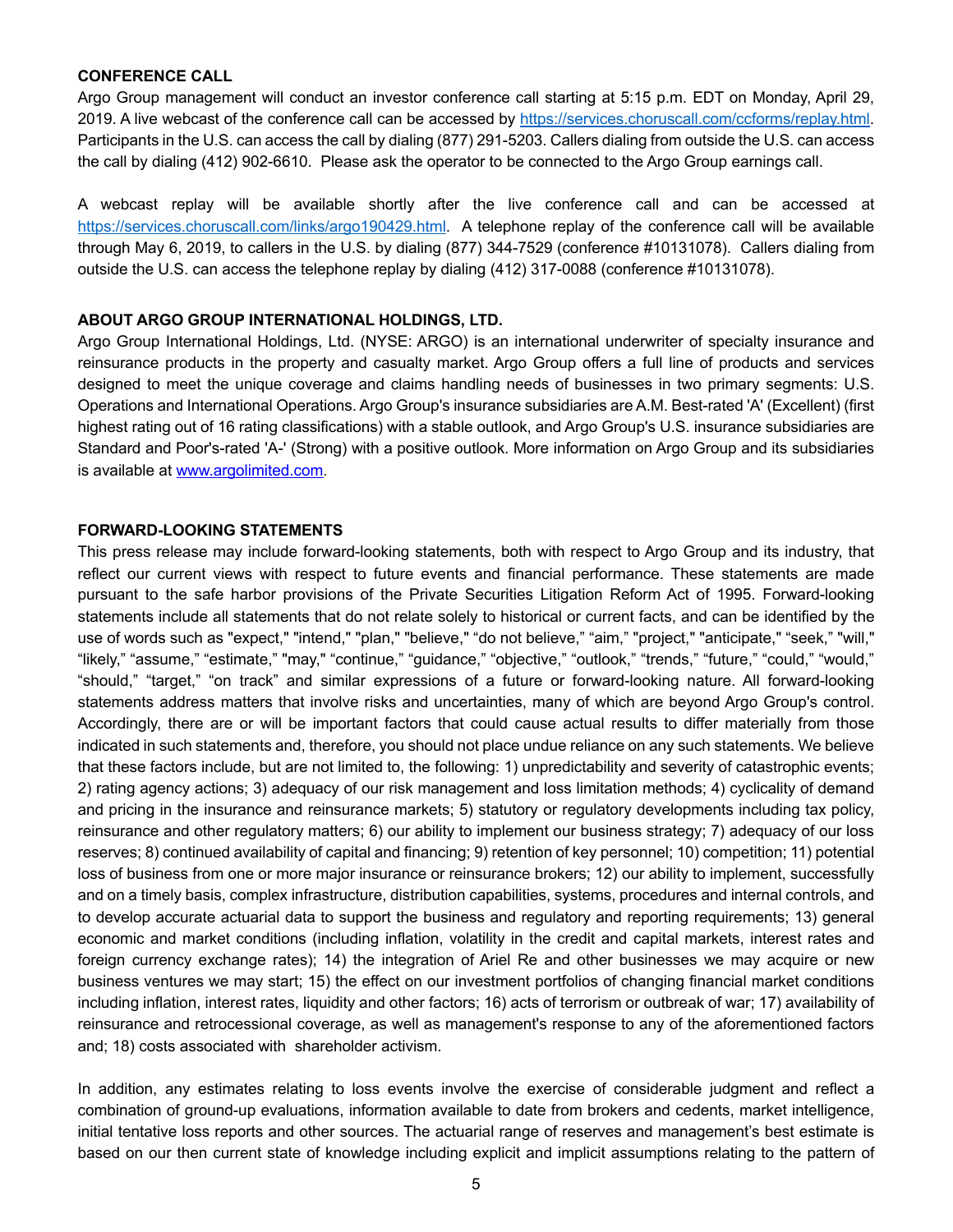claim development, the expected ultimate settlement amount, inflation and dependencies between lines of business. Our internal capital model is used to consider the distribution for reserving risk around this best estimate and predict the potential range of outcomes. However, due to the complexity of factors contributing to the losses and the preliminary nature of the information used to prepare these estimates, there can be no assurance that Argo Group's ultimate losses will remain within the stated amount.

The foregoing review of important factors should not be construed as exhaustive and should be read in conjunction with the other cautionary statements that are included herein and elsewhere, including the risk factors included in our most recent reports on Form 10-K and Form 10-Q and other documents of Argo Group on file with or furnished to the U.S. Securities and Exchange Commission ("SEC"). Any forward-looking statements made in this press release are qualified by these cautionary statements, and there can be no assurance that the actual results or developments anticipated by Argo Group will be realized or, even if substantially realized, that they will have the expected consequences to, or effects on, Argo Group or its business or operations. Except as required by law, Argo Group undertakes no obligation to update publicly or revise any forward-looking statement, whether as a result of new information, future developments or otherwise.

#### **NON-GAAP FINANCIAL MEASURES**

In presenting the Company's results, management has included and discussed in this press release certain nongenerally accepted accounting principles ("non-GAAP") financial measures within the meaning of Regulation G as promulgated by the U.S. Securities and Exchange Commission. Management believes that these non-GAAP measures, which may be defined differently by other companies, better explain the Company's results of operations in a manner that allows for a more complete understanding of the underlying trends in the Company's business. However, these measures should not be viewed as a substitute for those determined in accordance with generally accepted accounting principles ("U.S. GAAP").

"Underwriting income" is an internal performance measure used in the management of the Company's operations and represents net amount earned from underwriting activities (net premiums earned less underwriting expenses and claims incurred). Although this measure of profit (loss) does not replace net income (loss) computed in accordance with U.S. GAAP as a measure of profitability, management uses this measure of profit (loss) to focus our reporting segments on generating underwriting income. The Company presents Underwriting income as a measure that is commonly recognized as a standard of performance by investors, analysts, rating agencies and other users of its financial information.

"Current accident year ex-CAT combined ratio" and the "Current accident year ex-CAT loss ratio" are internal measures used by the management of the Company to evaluate the performance of its' underwriting activity and represents the net amount of underwriting income excluding catastrophe related charges (impacts to both premiums and losses), the impact of changes to prior year loss reserves and other one-time items that would impact expenses or net earned premiums. Although this measure does not replace the combined ratio it provides management with a view of the quality of earnings generated by underwriting activity for the current accident year.

"Adjusted operating income" is an internal performance measure used in the management of the Company's operations and represents after-tax (at assumed effective tax rates of 15% for 2019 and 20% for 2018) operational results excluding, as applicable, net realized investment gains or losses, net foreign exchange gain or loss, and other similar non-recurring items. The Company excludes net realized investment gains or losses, net foreign exchange gain or loss, and other similar non-recurring items from the calculation of adjusted operating income because these amounts are influenced by and fluctuate in part, by market conditions that are outside of management's control. In addition to presenting net income determined in accordance with U.S. GAAP, the Company believes that showing adjusted operating income enables investors, analysts, rating agencies and other users of the Company's financial information to more easily analyze our results of operations and underlying business performance. Adjusted operating income should not be viewed as a substitute for U.S. GAAP net income.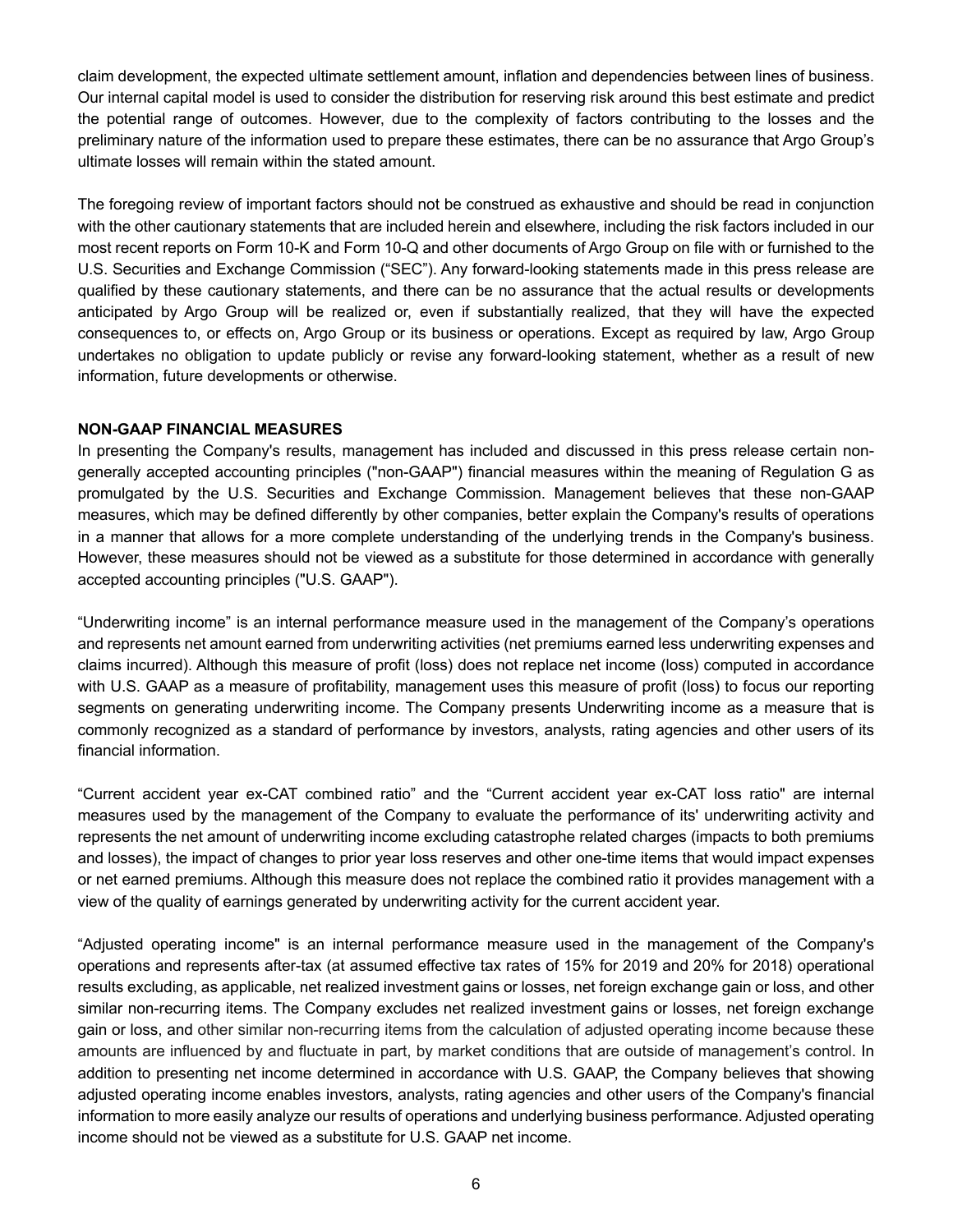"Annualized return on average shareholders' equity" ("ROAE") is calculated using average shareholders' equity. In calculating ROAE, the net income available to shareholders for the period is multiplied by the number of periods in a calendar year to arrive at annualized net income available to shareholders. The Company presents ROAE as a measure that is commonly recognized as a standard of performance by investors, analysts, rating agencies and other users of its financial information.

"Annualized adjusted operating return on average shareholders' equity" is calculated using adjusted operating income (as defined above and annualized in the manner described for net income (loss) available to shareholders under ROAE above) and average shareholders' equity.

The "percentage change in book value per share" included in the 2019 First Quarter Recap includes (by adding) the effects of cash dividends paid per share to the calculated book value per share for the current period. This adjusted amount is then compared to the prior period's book value per share to determine the period over period change. The Company believes that including the dividends paid per share allows users of its financial statements to more easily identify the impact of the changes in book value per share from the perspective of investors.

Reconciliations of these financial measures to their most directly comparable U.S. GAAP measures are included in the attached tables.

> - more - (financial tables follow)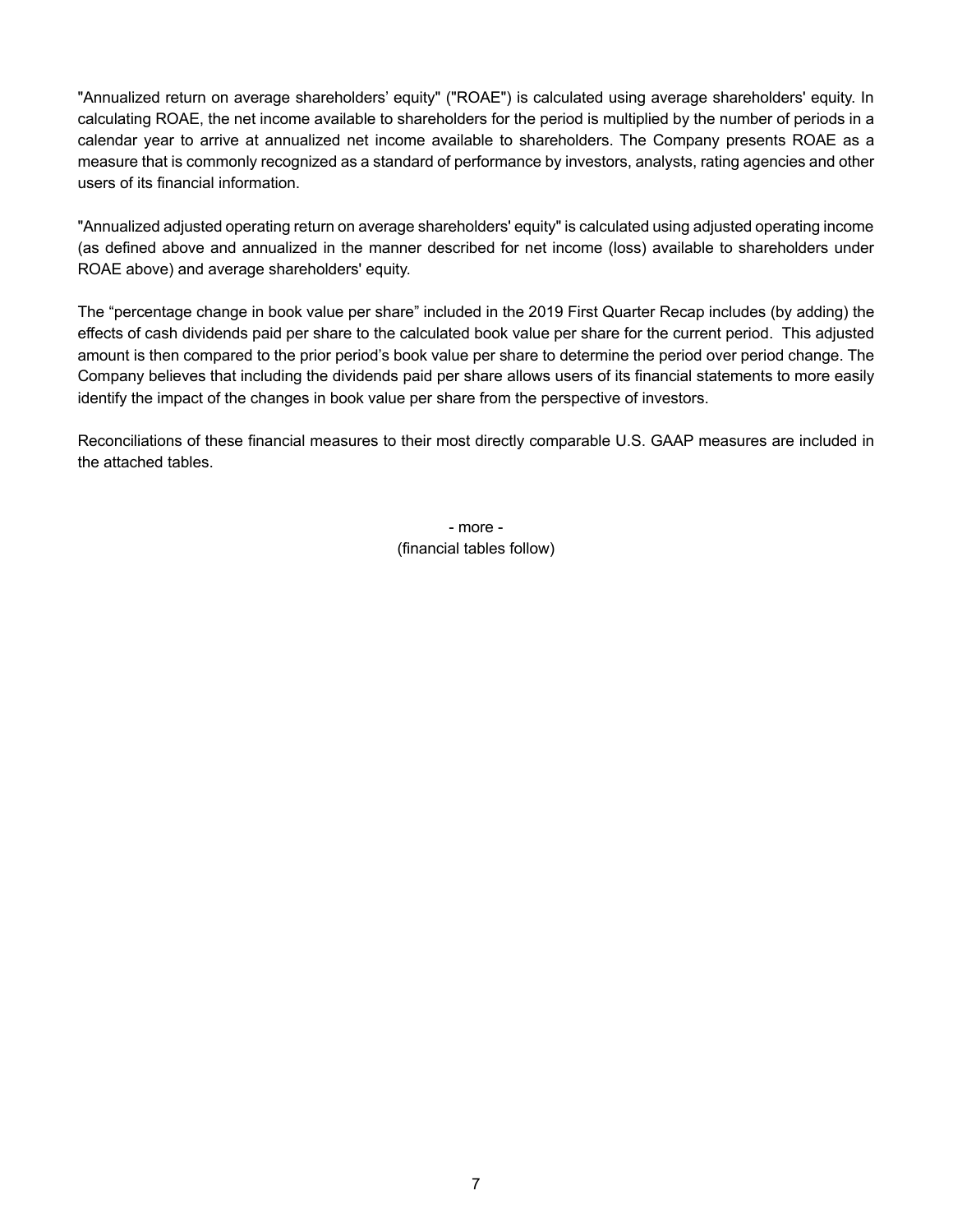# **ARGO GROUP INTERNATIONAL HOLDINGS, LTD. CONSOLIDATED BALANCE SHEETS**

(in millions, except per share amounts)

|                                                  |                   | March 31,   | December 31,                     |
|--------------------------------------------------|-------------------|-------------|----------------------------------|
|                                                  |                   | 2019        | 2018                             |
|                                                  |                   | (unaudited) |                                  |
| <b>Assets</b>                                    |                   |             |                                  |
| <b>Total investments</b>                         | \$                | 4,903.5 \$  | 4,787.0                          |
| Cash                                             |                   | 152.7       | 139.2                            |
| Accrued investment income                        |                   | 27.5        | 27.2                             |
| Receivables                                      |                   | 3,334.6     | 3,338.2                          |
| Goodwill and intangible assets                   |                   | 270.1       | 270.5                            |
| Deferred acquisition costs, net                  |                   | 167.9       | 167.3                            |
| Ceded unearned premiums                          |                   | 562.5       | 457.7                            |
| Other assets                                     |                   | 535.7       | 371.1                            |
| <b>Total assets</b>                              | \$                | 9,954.5 \$  | 9,558.2                          |
|                                                  |                   |             |                                  |
| <b>Liabilities and Shareholders' Equity</b>      |                   |             |                                  |
| Reserves for losses and loss adjustment expenses | $\mathfrak{S}$    | 4,668.9 \$  | 4,654.6                          |
| Unearned premiums                                |                   | 1,344.5     | 1,300.9                          |
| Ceded reinsurance payable, net                   |                   | 1,047.1     | 970.5                            |
| Senior unsecured fixed rate notes                |                   | 139.9       | 139.8                            |
| Other indebtedness                               |                   | 183.0       | 183.4                            |
| Junior subordinated debentures                   |                   | 257.0       | 257.0                            |
| <b>Other liabilities</b>                         |                   | 433.5       | 305.3                            |
| <b>Total liabilities</b>                         |                   | 8,073.9     | 7,811.5                          |
|                                                  |                   |             |                                  |
| Total shareholders' equity                       |                   | 1,880.6     | 1,746.7                          |
| Total liabilities and shareholders' equity       | \$                | 9,954.5 \$  | 9,558.2                          |
| Book value per common share                      | $\boldsymbol{\$}$ | 55.23       | 51.43<br>$\sqrt[6]{\frac{1}{2}}$ |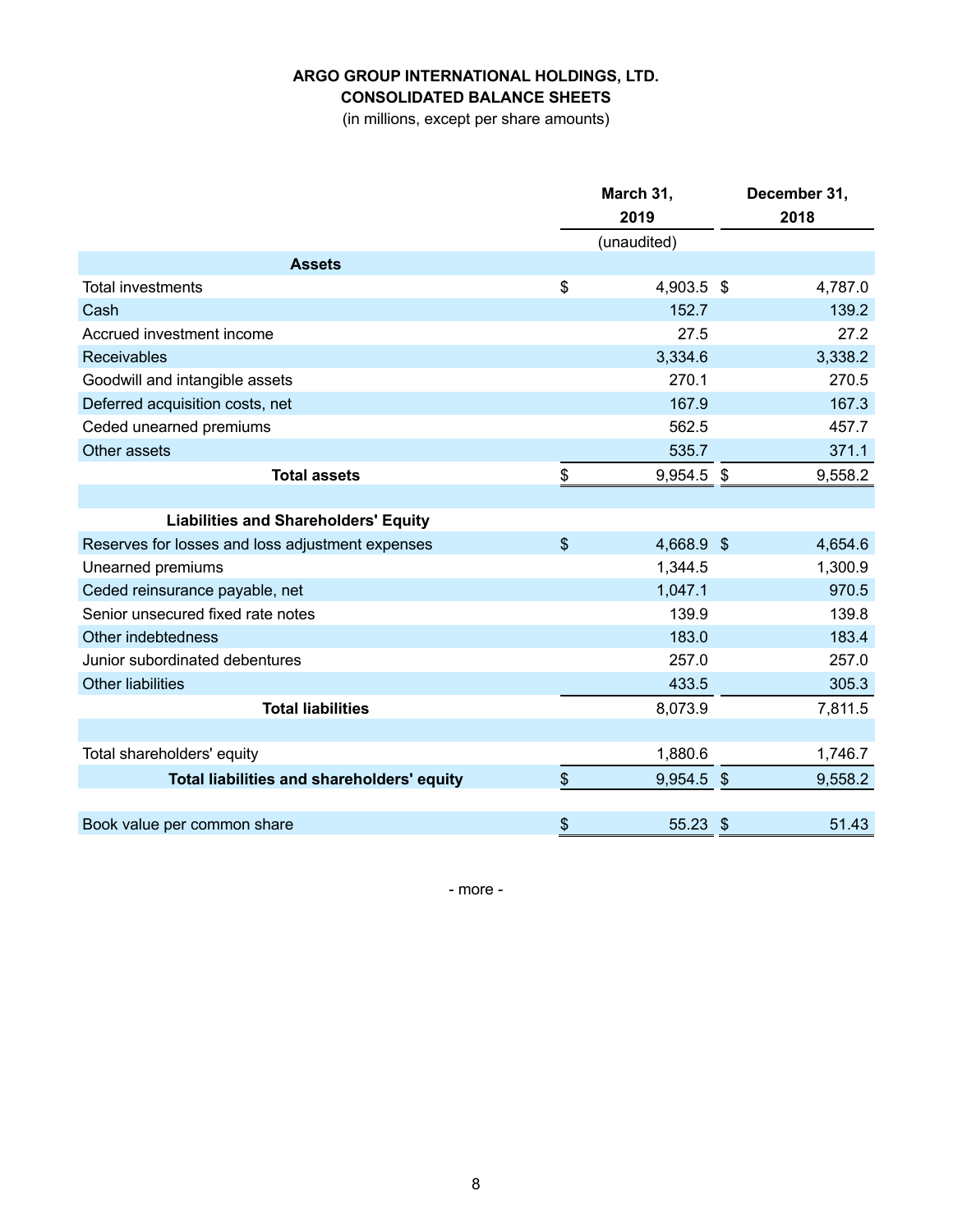## **ARGO GROUP INTERNATIONAL HOLDINGS, LTD. FINANCIAL HIGHLIGHTS CONSOLIDATED**

(in millions, except per share amounts)

(unaudited)

|                                                  |                           | For the Three Months Ended |               |        |  |
|--------------------------------------------------|---------------------------|----------------------------|---------------|--------|--|
|                                                  |                           | March 31,                  |               |        |  |
|                                                  |                           | 2019                       |               | 2018   |  |
| Gross written premiums                           | $\boldsymbol{\mathsf{S}}$ | 760.8                      | $\frac{1}{2}$ | 710.5  |  |
| Net written premiums                             |                           | 360.9                      |               | 367.1  |  |
|                                                  |                           |                            |               |        |  |
| Earned premiums                                  |                           | 420.5                      |               | 414.7  |  |
| Net investment income                            |                           | 33.9                       |               | 36.0   |  |
| Fee and other income                             |                           | 2.3                        |               | 2.0    |  |
| Net realized investment gains (losses):          |                           |                            |               |        |  |
| Net realized investment (losses) gains           |                           | (1.7)                      |               | 15.2   |  |
| Change in fair value of equity securities        |                           | 54.2                       |               | (30.9) |  |
| Net realized investment gains (losses)           |                           | 52.5                       |               | (15.7) |  |
| <b>Total revenue</b>                             |                           | 509.2                      |               | 437.0  |  |
|                                                  |                           |                            |               |        |  |
| Losses and loss adjustment expenses              |                           | 237.9                      |               | 237.2  |  |
| Underwriting, acquisition and insurance expenses |                           | 160.7                      |               | 160.2  |  |
| Interest expense                                 |                           | 8.5                        |               | 7.7    |  |
| Fee and other expense                            |                           | 1.3                        |               | 2.0    |  |
| Foreign currency exchange losses                 |                           | 0.7                        |               | 4.9    |  |
| <b>Total expenses</b>                            |                           | 409.1                      |               | 412.0  |  |
|                                                  |                           |                            |               |        |  |
| Income before income taxes                       |                           | 100.1                      |               | 25.0   |  |
| Income tax provision                             |                           | 8.9                        |               | 0.2    |  |
| Net income                                       | \$                        | 91.2                       | \$            | 24.8   |  |
|                                                  |                           |                            |               |        |  |
| Net income per common share (basic)              | \$                        | 2.68                       | \$            | 0.73   |  |
| Net income per common share (diluted)            | $\frac{1}{2}$             | 2.63                       | \$            | 0.71   |  |
|                                                  |                           |                            |               |        |  |
| Weighted average common shares:                  |                           |                            |               |        |  |
| <b>Basic</b>                                     |                           | 34.0                       |               | 33.9   |  |
| <b>Diluted</b>                                   |                           | 34.7                       |               | 34.7   |  |
|                                                  |                           |                            |               |        |  |
| Loss ratio                                       |                           | 56.6%                      |               | 57.2%  |  |
| Expense ratio                                    |                           | 38.2%                      |               | 38.6%  |  |
| <b>GAAP</b> combined ratio                       |                           | 94.8%                      |               | 95.8%  |  |
| CAY ex-CAT combined ratio                        |                           | 94.1%                      |               | 95.3%  |  |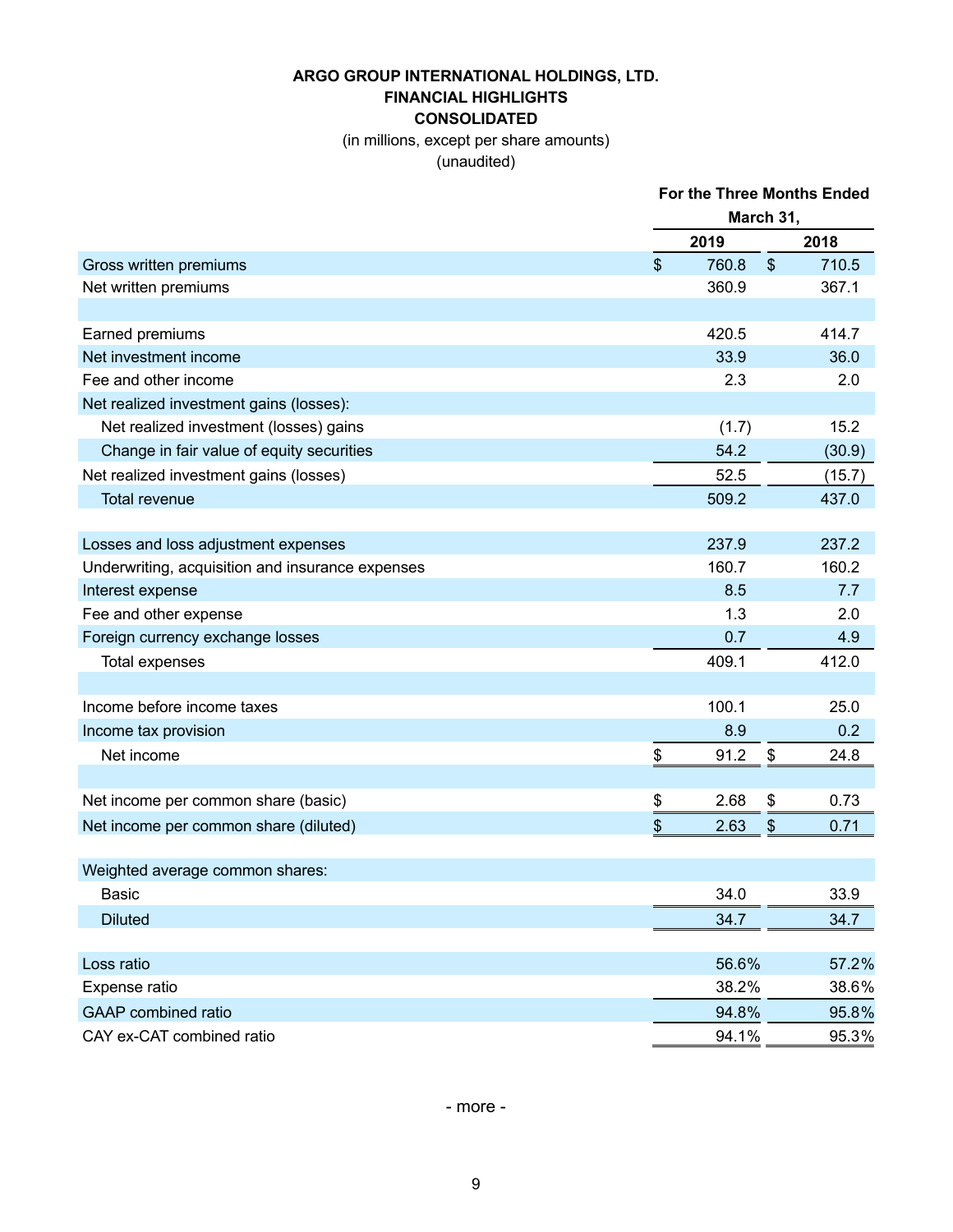### **ARGO GROUP INTERNATIONAL HOLDINGS, LTD. SEGMENT DATA**

(in millions) (unaudited)

|                                 |      | Three months ended<br>March 31, |       |  |
|---------------------------------|------|---------------------------------|-------|--|
|                                 |      |                                 |       |  |
|                                 | 2019 |                                 | 2018  |  |
| <b>U.S. Operations</b>          |      |                                 |       |  |
| Gross written premiums          | \$   | 410.7<br>\$                     | 372.8 |  |
| Net written premiums            |      | 248.4                           | 249.0 |  |
| Earned premiums                 |      | 273.8                           | 262.3 |  |
|                                 |      |                                 |       |  |
| Underwriting income             |      | 24.8                            | 16.0  |  |
| Net investment income           |      | 23.1                            | 22.6  |  |
| Interest expense                |      | (5.2)                           | (3.9) |  |
| Fee income (expense), net       |      | 0.2                             | (0.7) |  |
| Net income before taxes         | \$   | \$<br>42.9                      | 34.0  |  |
|                                 |      |                                 |       |  |
| Loss ratio                      |      | 56.5%                           | 59.5% |  |
| <b>Expense ratio</b>            |      | 34.4%                           | 34.4% |  |
| GAAP combined ratio             |      | 90.9%                           | 93.9% |  |
| CAY ex-CAT combined ratio       |      | 90.9%                           | 92.7% |  |
|                                 |      |                                 |       |  |
| <b>International Operations</b> |      |                                 |       |  |
| Gross written premiums          | \$   | 350.1<br>\$                     | 337.7 |  |
| Net written premiums            |      | 112.5                           | 118.1 |  |
| Earned premiums                 |      | 146.7                           | 152.4 |  |
|                                 |      |                                 |       |  |
| Underwriting income             |      | 9.2                             | 15.8  |  |
| Net investment income           |      | 9.1                             | 8.8   |  |
| Interest expense                |      | (2.8)                           | (2.3) |  |
| Fee income, net                 |      | 0.7                             | 0.6   |  |
| Net income before taxes         | \$   | \$<br>16.2                      | 22.9  |  |
|                                 |      |                                 |       |  |
| Loss ratio                      |      | 56.2%                           | 52.0% |  |
| <b>Expense ratio</b>            |      | 37.5%                           | 37.6% |  |
| GAAP combined ratio             |      | 93.7%                           | 89.6% |  |
| CAY ex-CAT combined ratio       |      | 92.1%                           | 91.4% |  |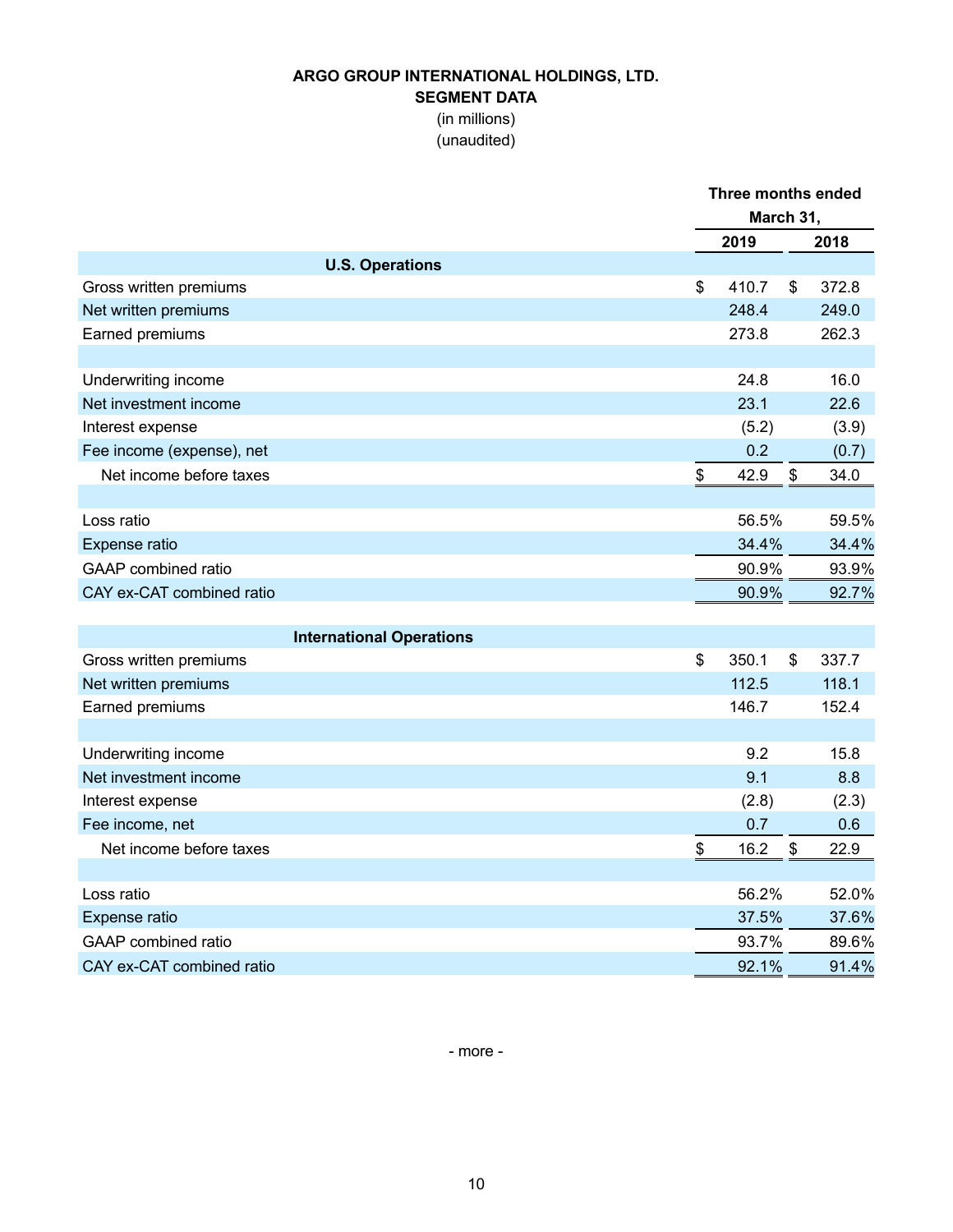### **ARGO GROUP INTERNATIONAL HOLDINGS, LTD. RECONCILIATION OF LOSS RATIOS**

(unaudited)

|                                              | Three months ended |        |
|----------------------------------------------|--------------------|--------|
|                                              | March 31,          |        |
|                                              | 2019               | 2018   |
| <b>U.S. Operations</b>                       |                    |        |
| Loss ratio                                   | 56.5 %             | 59.5 % |
| Prior accident year loss reserve development | 1.5%               | 0.4%   |
| Catastrophe losses                           | $(1.5)\%$          | (1.6)% |
| CAY ex-CAT loss ratio                        | 56.5 %             | 58.3 % |
| <b>International Operations</b>              |                    |        |
| Loss ratio                                   | 56.2 %             | 52.0 % |
| Prior accident year loss reserve development | $(0.5)$ %          | 1.8 %  |
| Catastrophe losses                           | (1.1)%             | $-$ %  |
| CAY ex-CAT loss ratio                        | 54.6 %             | 53.8 % |
|                                              |                    |        |
| <b>Consolidated</b>                          |                    |        |
| Loss ratio                                   | 56.6 %             | 57.2 % |
| Prior accident year loss reserve development | 0.6%               | 0.5%   |
| Catastrophe losses                           | $(1.3)\%$          | (1.0)% |
| CAY ex-CAT loss ratio                        | 55.9 %             | 56.7 % |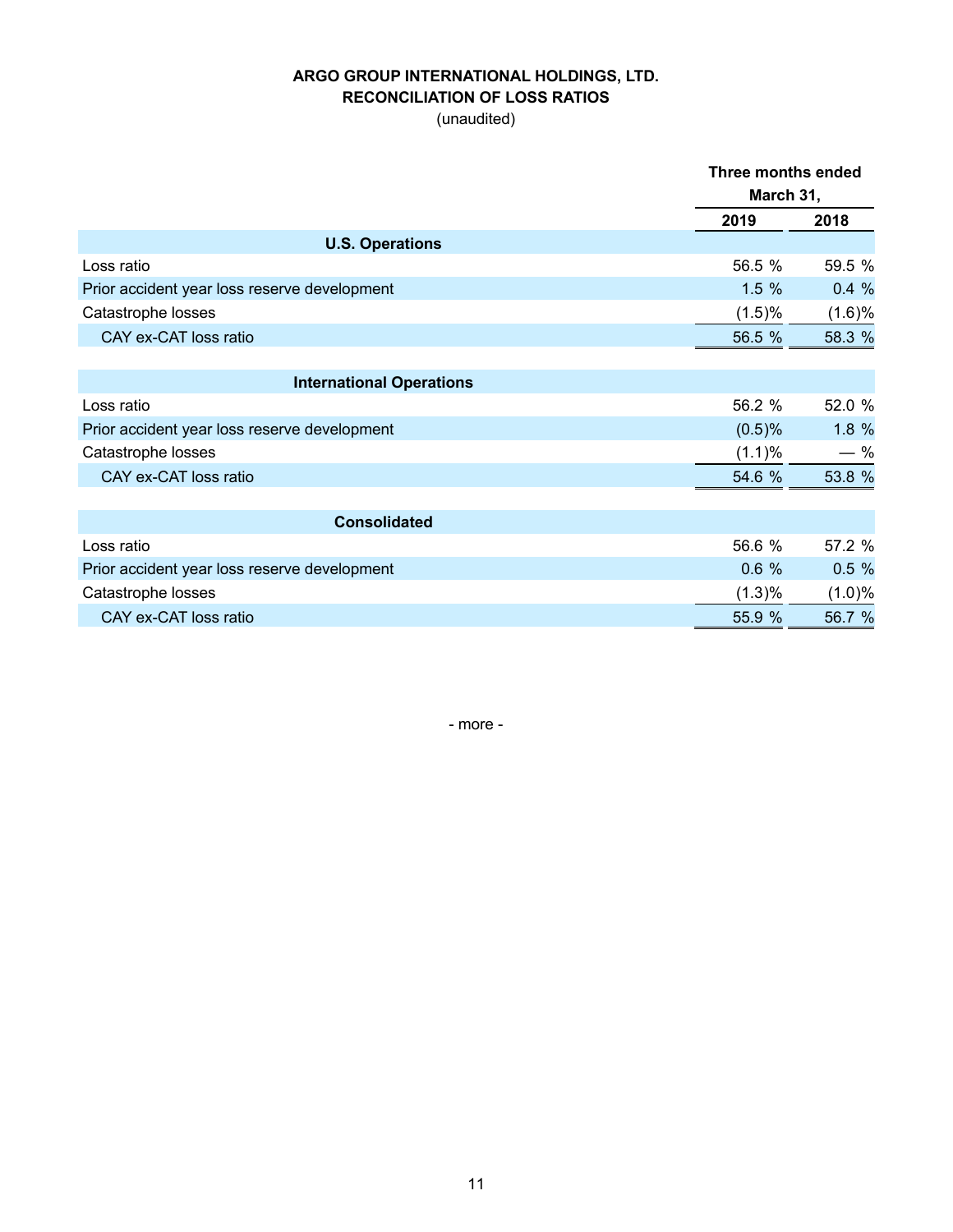### **ARGO GROUP INTERNATIONAL HOLDINGS, LTD. NET PRIOR-YEAR RESERVE DEVELOPMENT & CATASTROPHE LOSSES BY SEGMENT**

## (in millions) (unaudited)

|                                           | Three months ended<br>March 31, |            |       |
|-------------------------------------------|---------------------------------|------------|-------|
|                                           | 2019                            |            | 2018  |
| <b>Net Prior-Year Reserve Development</b> |                                 |            |       |
| (Favorable)/Unfavorable                   |                                 |            |       |
| U.S. Operations                           | \$                              | $(4.0)$ \$ | (1.0) |
| <b>International Operations</b>           |                                 | 0.8        | (2.8) |
| <b>Run-off Lines</b>                      |                                 | 0.7        | 1.8   |
| Total net prior-year reserve development  |                                 | $(2.5)$ \$ | (2.0) |

|                                 |      |                  | Three months ended<br>March 31, |
|---------------------------------|------|------------------|---------------------------------|
|                                 | 2019 |                  | 2018                            |
| <b>Catastrophe Losses</b>       |      |                  |                                 |
| Catastrophe losses:             |      |                  |                                 |
| U.S. Operations                 | \$   | $4.0 \text{ } $$ | 4.3                             |
| <b>International Operations</b> |      | 1.5              |                                 |
| Total catastrophe losses        | \$   | 5.5              | 4.3                             |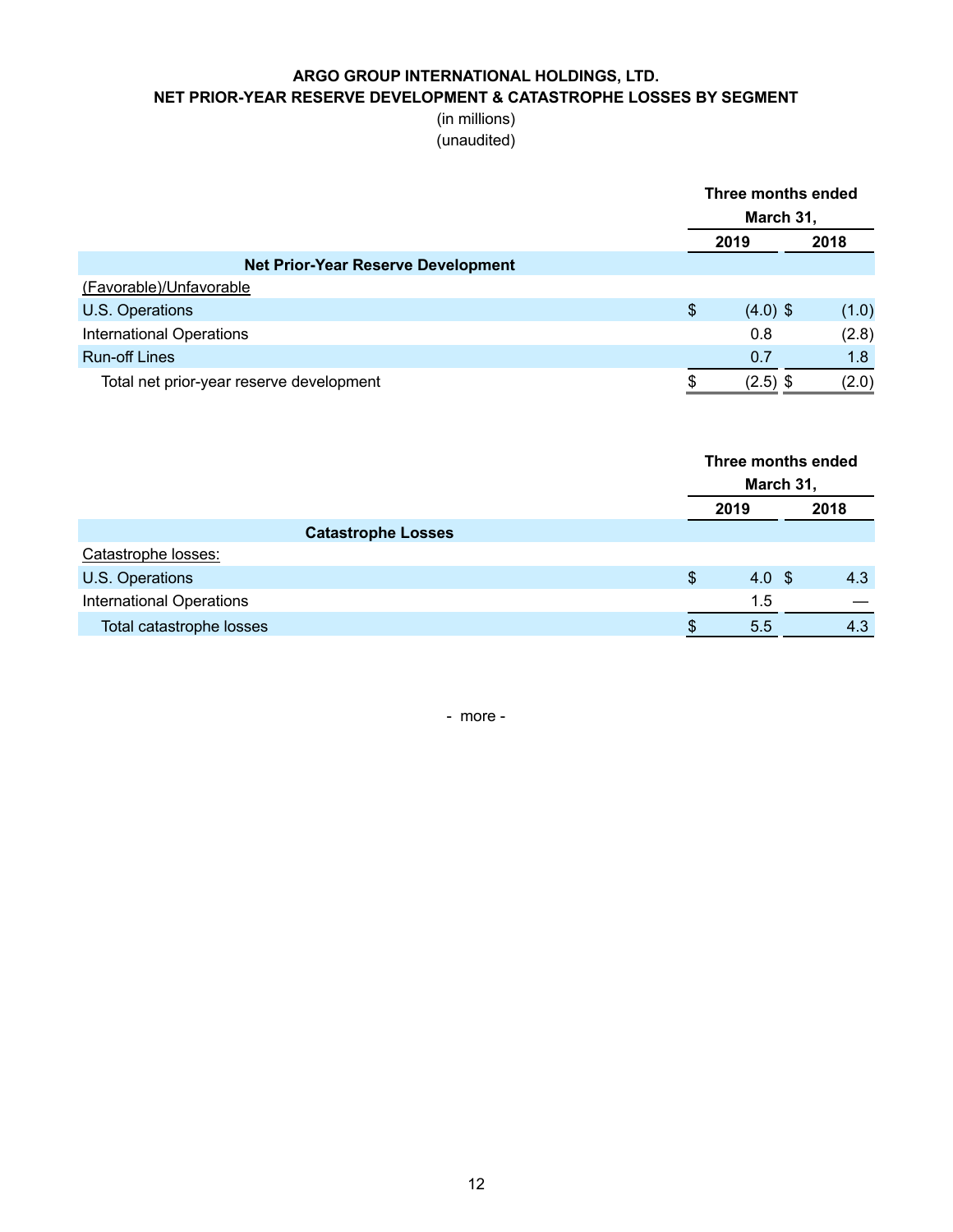# **ARGO GROUP INTERNATIONAL HOLDINGS, LTD. RECONCILIATION OF UNDERWRITING INCOME TO NET INCOME**

**CONSOLIDATED** (in millions) (unaudited)

|                                        |               | Three months ended |    |        |  |
|----------------------------------------|---------------|--------------------|----|--------|--|
|                                        |               | March 31,          |    |        |  |
|                                        |               | 2019               |    | 2018   |  |
| Net income                             | $\frac{1}{2}$ | $91.2 \text{ } $$  |    | 24.8   |  |
| Add (deduct):                          |               |                    |    |        |  |
| Income tax provision                   |               | 8.9                |    | 0.2    |  |
| Net investment income                  |               | (33.9)             |    | (36.0) |  |
| Net realized investment (gains) losses |               | (52.5)             |    | 15.7   |  |
| Fee and other income                   |               | (2.3)              |    | (2.0)  |  |
| Interest expense                       |               | 8.5                |    | 7.7    |  |
| Fee and other expense                  |               | 1.3                |    | 2.0    |  |
| Foreign currency exchange losses       |               | 0.7                |    | 4.9    |  |
| Underwriting income                    | \$            | 21.9               | \$ | 17.3   |  |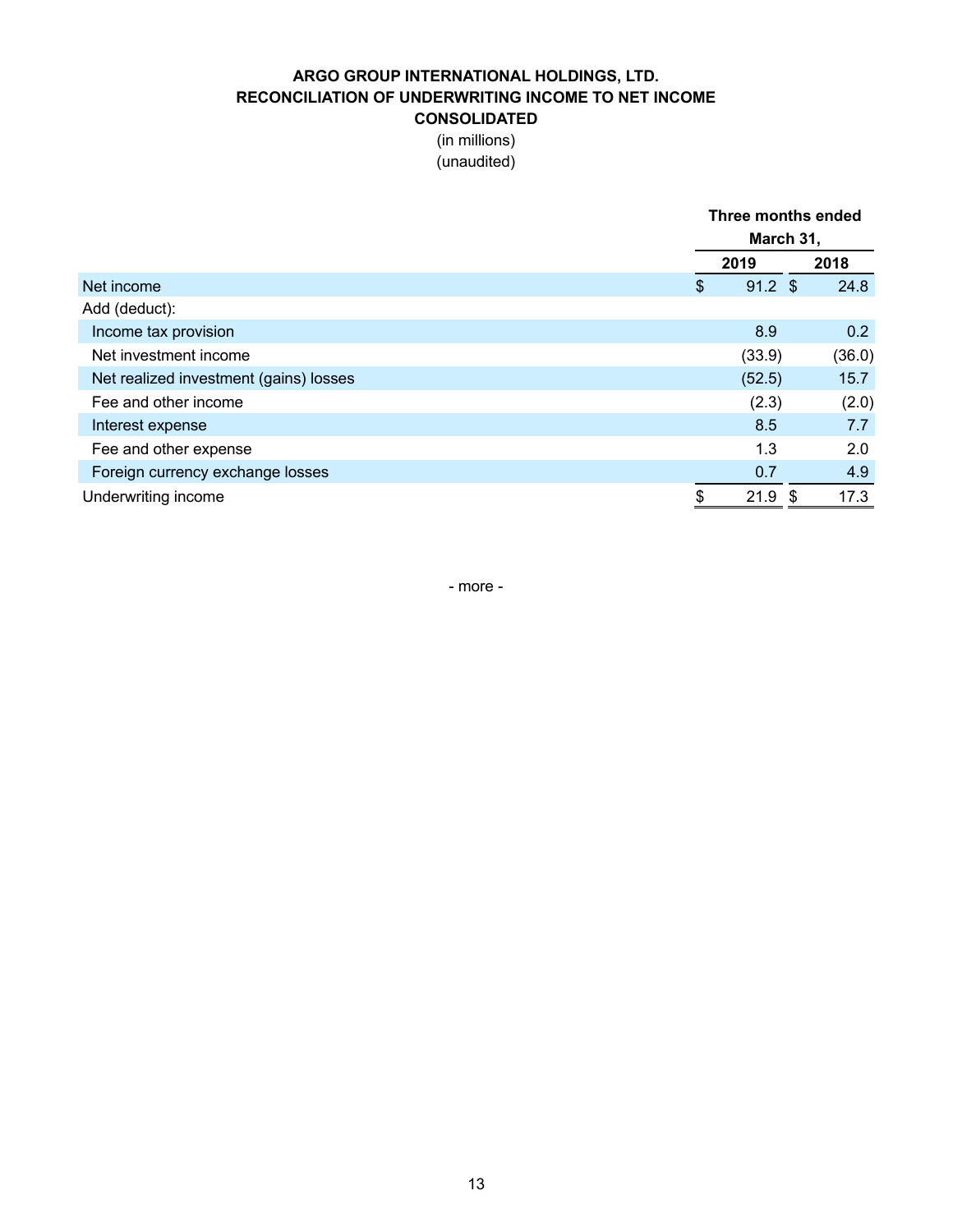# **ARGO GROUP INTERNATIONAL HOLDINGS, LTD. RECONCILIATION OF ADJUSTED OPERATING INCOME TO NET INCOME**

**CONSOLIDATED**

(in millions, except per share amounts)

(unaudited)

|                                                      | Three months ended |                    |  |      |
|------------------------------------------------------|--------------------|--------------------|--|------|
|                                                      |                    | March 31,          |  |      |
|                                                      |                    | 2019               |  | 2018 |
| Net income, as reported                              | \$                 | $91.2$ \$          |  | 24.8 |
| Income tax provision                                 |                    | 8.9                |  | 0.2  |
| Net income, before taxes                             |                    | 100.1              |  | 25.0 |
| Add (deduct):                                        |                    |                    |  |      |
| Net realized investment (gains) losses               |                    | (52.5)             |  | 15.7 |
| Foreign currency exchange losses                     |                    | 0.7                |  | 4.9  |
| Adjusted operating income before taxes               |                    | 48.3               |  | 45.6 |
| Provision for income taxes, at assumed rate (1)      |                    | 7.2                |  | 9.1  |
| Adjusted operating income                            | \$                 | $41.1 \text{ }$ \$ |  | 36.5 |
|                                                      |                    |                    |  |      |
| Adjusted operating income per common share (diluted) |                    | .18 S              |  | 1.05 |
|                                                      |                    |                    |  |      |
| Weighted average common shares, diluted              |                    | 34.7               |  | 34.7 |

(1) For the purpose of calculating Adjusted Operating Income, assumed tax rates of 15% and 20% were used for the three months ended March 31, 2019 and 2018, respectively.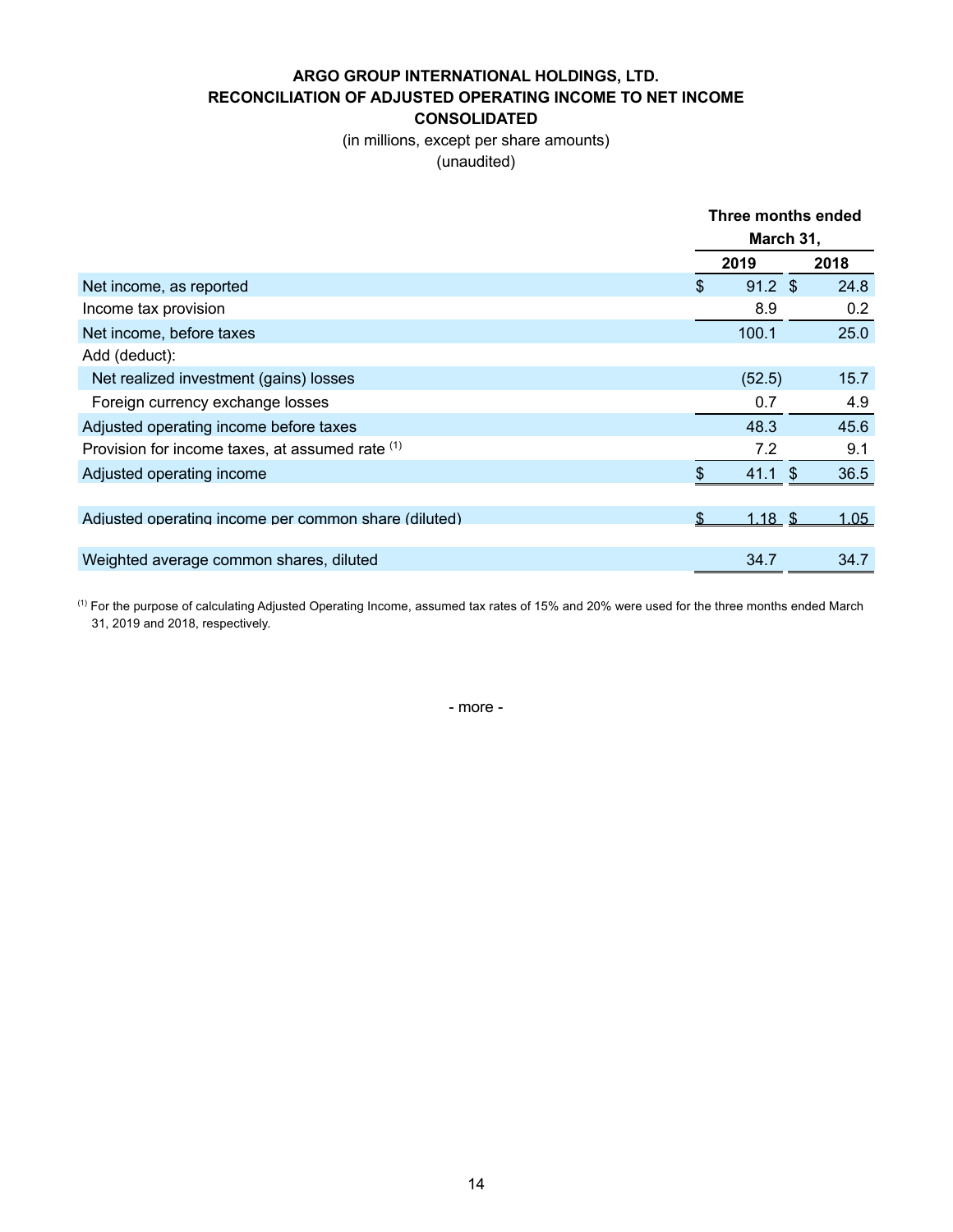### **ARGO GROUP INTERNATIONAL HOLDINGS, LTD. RECONCILIATION OF SEGMENT INCOME TO NET INCOME**

(in millions) (unaudited)

|                                            | Three months ended<br>March 31, |    |        |  |
|--------------------------------------------|---------------------------------|----|--------|--|
|                                            | 2019                            |    | 2018   |  |
| Segment income (loss) before income taxes: |                                 |    |        |  |
| U.S. Operations                            | \$<br>42.9 <sup>°</sup>         |    | 34.0   |  |
| <b>International Operations</b>            | 16.2                            |    | 22.9   |  |
| <b>Run-off Lines</b>                       | 0.6                             |    | (0.7)  |  |
| Corporate and Other                        | (11.4)                          |    | (10.6) |  |
| Net realized investment gains (losses)     | 52.5                            |    | (15.7) |  |
| Foreign currency exchange losses           | (0.7)                           |    | (4.9)  |  |
| Income before income taxes                 | 100.1                           |    | 25.0   |  |
| Income tax provision                       | 8.9                             |    | 0.2    |  |
| Net income                                 | \$<br>91.2                      | -S | 24.8   |  |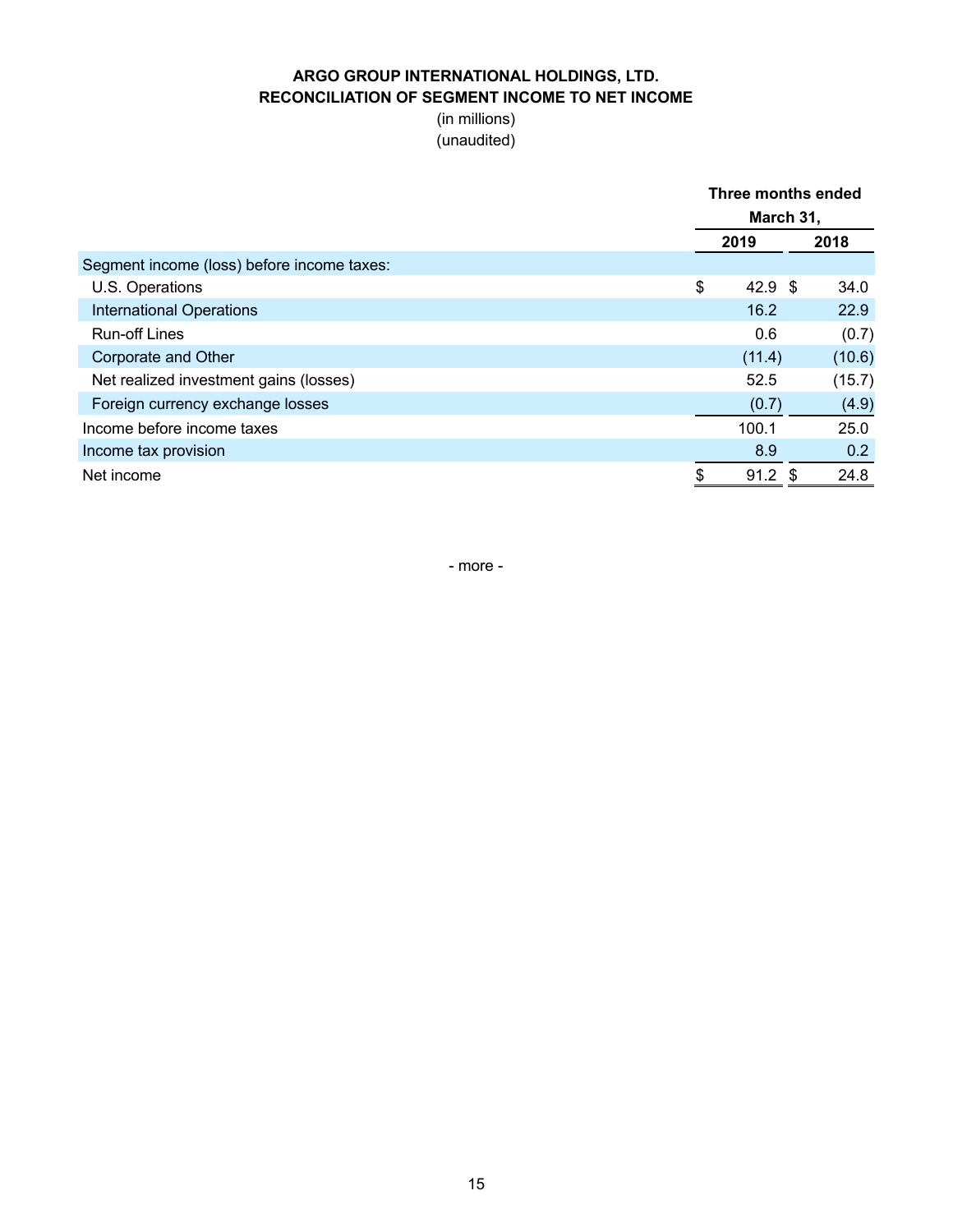## **ARGO GROUP INTERNATIONAL HOLDINGS, LTD. PREMIUMS BY SEGMENT AND LINE OF BUSINESS**

## (in millions) (unaudited)

| <b>U.S. Operations</b> | Three months ended March 31, 2019 |  |                |     |               |     | Three months ended March 31, 2018 |  |                       |  |                      |  |
|------------------------|-----------------------------------|--|----------------|-----|---------------|-----|-----------------------------------|--|-----------------------|--|----------------------|--|
|                        | <b>Gross</b><br>Written           |  | Net<br>Written |     | Net<br>Earned |     | <b>Gross</b><br>Written           |  | <b>Net</b><br>Written |  | <b>Net</b><br>Earned |  |
| Property               | 64.2 \$                           |  | 7.4            | -\$ | 31.5          | -\$ | 45.6 <sup>5</sup>                 |  | 18.4 <sup>5</sup>     |  | 34.7                 |  |
| Liability              | 242.6                             |  | 172.2          |     | 178.5         |     | 243.1                             |  | 170.0                 |  | 171.9                |  |
| Professional           | 60.8                              |  | 35.2           |     | 31.8          |     | 47.3                              |  | 31.8                  |  | 29.1                 |  |
| Specialty              | 43.1                              |  | 33.6           |     | 32.0          |     | 36.8                              |  | 28.8                  |  | 26.6                 |  |
| Total                  | 410.7                             |  | 248.4          |     | 273.8         |     | 372.8                             |  | 249.0                 |  | 262.3                |  |

| <b>International Operations</b> | Three months ended March 31, 2019 |  |                       |      |                      |      | Three months ended March 31, 2018 |  |                       |  |                      |  |
|---------------------------------|-----------------------------------|--|-----------------------|------|----------------------|------|-----------------------------------|--|-----------------------|--|----------------------|--|
|                                 | Gross<br>Written                  |  | <b>Net</b><br>Written |      | <b>Net</b><br>Earned |      | Gross<br>Written                  |  | <b>Net</b><br>Written |  | <b>Net</b><br>Earned |  |
| Property                        | $155.0$ \$                        |  | 8.4                   | - \$ | 35.6                 | - \$ | $154.3$ \$                        |  | 30.7 <sup>5</sup>     |  | 58.0                 |  |
| Liability                       | 47.0                              |  | 27.6                  |      | 29.4                 |      | 47.2                              |  | 25.6                  |  | 20.1                 |  |
| Professional                    | 55.9                              |  | 27.5                  |      | 29.2                 |      | 46.4                              |  | 23.3                  |  | 25.3                 |  |
| Specialty                       | 92.2                              |  | 49.0                  |      | 52.5                 |      | 89.8                              |  | 38.5                  |  | 49.0                 |  |
| Total                           | 350.1                             |  | 112.5                 |      | 146.7                |      | 337.7                             |  | 118.1                 |  | 152.4                |  |

| <b>Consolidated</b> | Three months ended March 31, 2019 |  |                       |  |                      | Three months ended March 31, 2018 |                  |  |                       |  |               |
|---------------------|-----------------------------------|--|-----------------------|--|----------------------|-----------------------------------|------------------|--|-----------------------|--|---------------|
|                     | Gross<br>Written                  |  | <b>Net</b><br>Written |  | <b>Net</b><br>Earned |                                   | Gross<br>Written |  | <b>Net</b><br>Written |  | Net<br>Earned |
| Property            | $219.2$ \$                        |  | 15.8 <sup>°</sup>     |  | 67.1                 |                                   | 199.9            |  | 49.1 S                |  | 92.7          |
| Liability           | 289.6                             |  | 199.8                 |  | 207.9                |                                   | 290.3            |  | 195.6                 |  | 192.0         |
| Professional        | 116.7                             |  | 62.7                  |  | 61.0                 |                                   | 93.7             |  | 55.1                  |  | 54.4          |
| Specialty           | 135.3                             |  | 82.6                  |  | 84.5                 |                                   | 126.6            |  | 67.3                  |  | 75.6          |
| Total               | 760.8                             |  | 360.9                 |  | 420.5                |                                   | 710.5            |  | 367.1                 |  | 414.7         |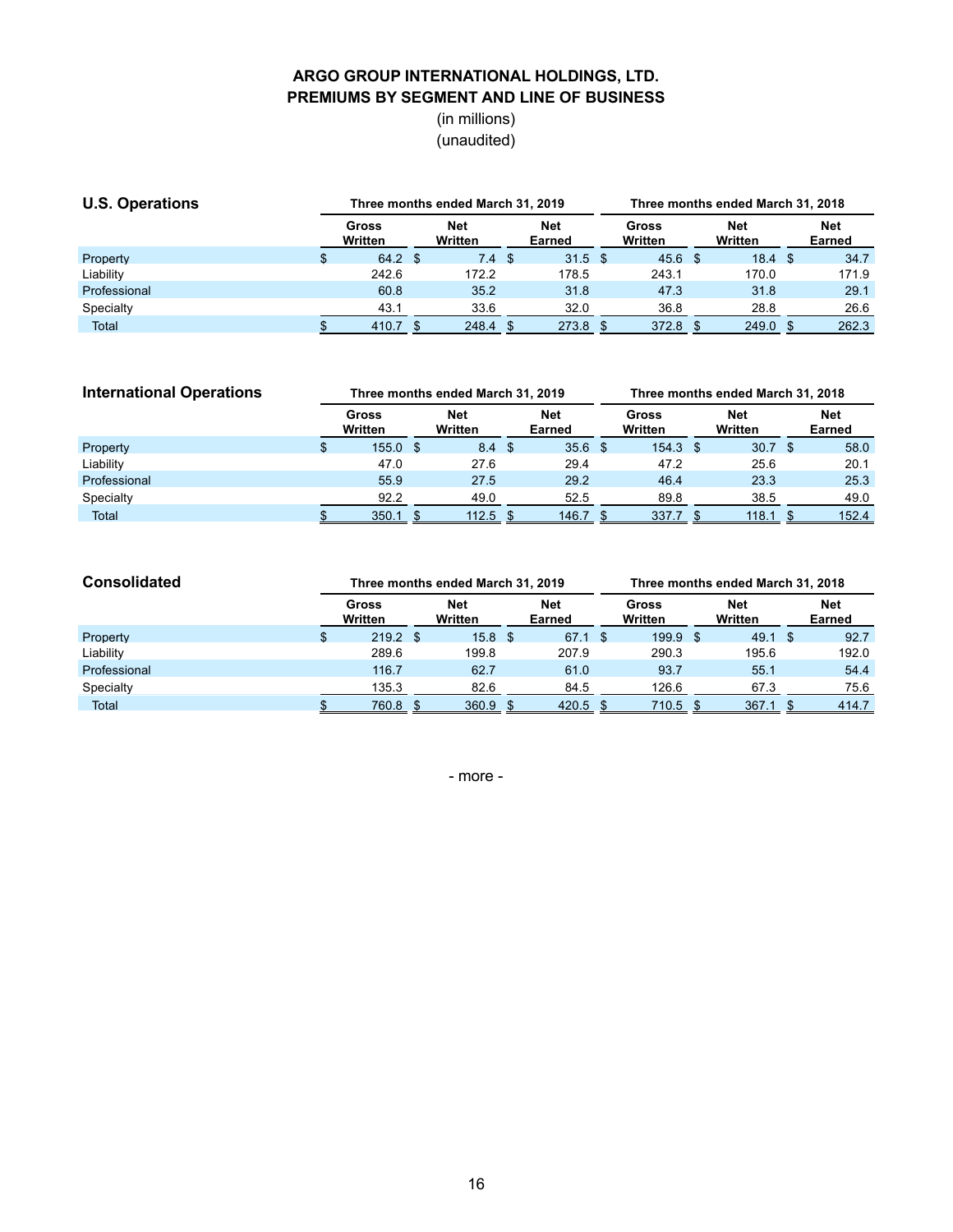# **ARGO GROUP INTERNATIONAL HOLDINGS, LTD. COMPONENTS OF NET INVESTMENT INCOME CONSOLIDATED**

(in millions) (unaudited)

|                                                          |     | <b>For the Three Months Ended</b><br>March 31, |      |
|----------------------------------------------------------|-----|------------------------------------------------|------|
|                                                          |     | 2019                                           | 2018 |
| Net investment income, excluding alternative investments | \$. | $32.0 \text{ }$ \$                             | 27.3 |
| Alternative investments                                  |     | 1.9                                            | 8.7  |
| Total net investment income                              |     | 33.9                                           | 36.0 |